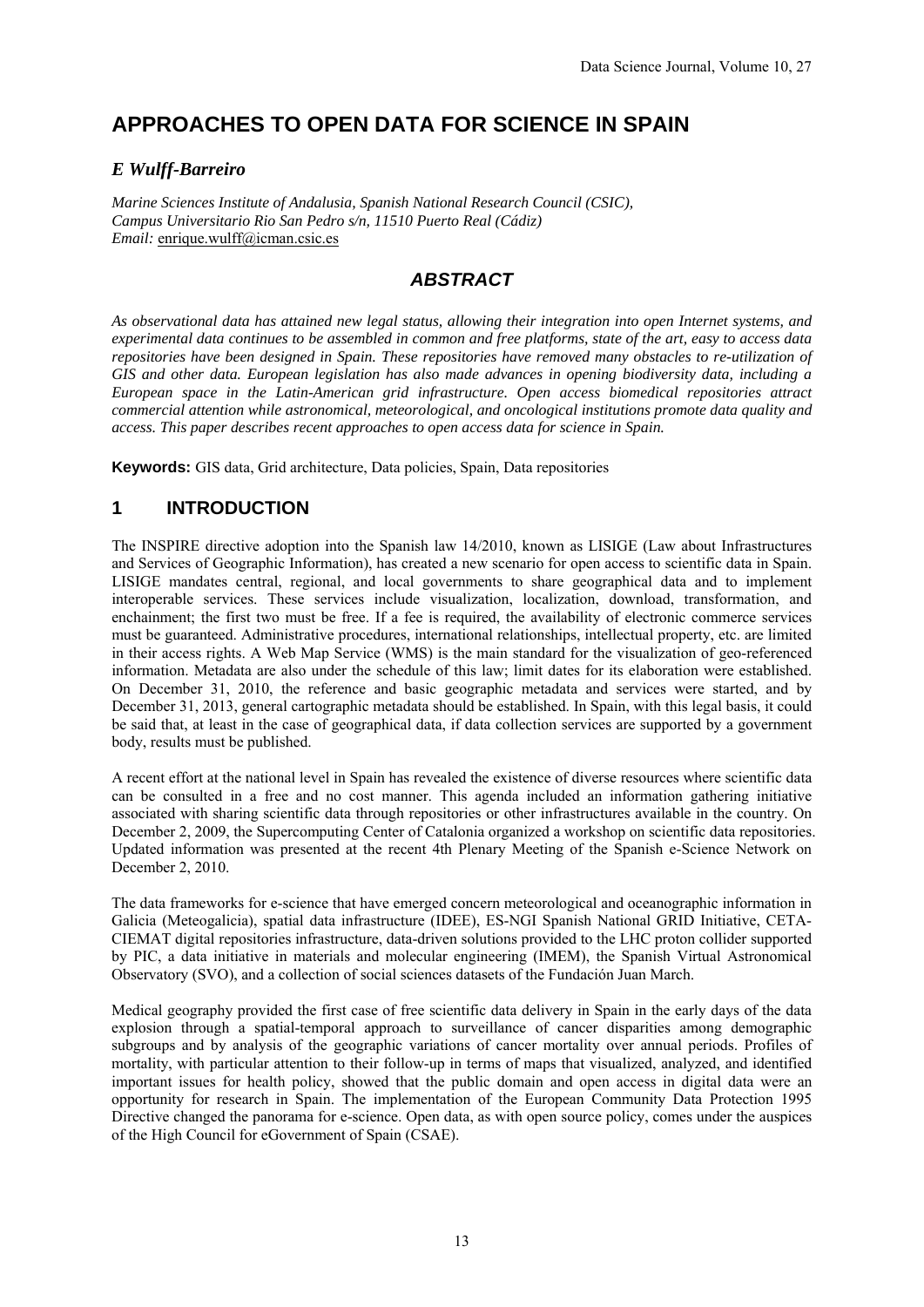### **2 THE SPATIAL DATA INFRASTRUCTURE OF THE GENERAL STATE ADMINISTRATION. THE METEOSIX PROJECT, A GALICIAN METEOROLOGICAL AND OCEANOGRAPHIC DATA REPOSITORY**

Within the framework of the Infrastructure for Spatial Information in the European Community (INSPIRE) Directive, EU member states shall provide access to their infrastructures through the INSPIRE geo-portal as well as through any access points they themselves decide to operate. Consequently, the Galician regional government is funding for climate science researchers a sensor observation service based on the Open Geospatial Consortium (OGC) specifications for a Meteorological and Oceanographic Serial Digital Interface (SDI) (80 automatic meteorological stations and 4 oceanographic stations). This Meteosix project will launch a new SDI based Geo web site for a wide variety of users to access data through the Internet using OGC and OpenNDAP standards (Viqueira et al., 2010).

In accordance with the INSPIRE initiative, the Permanent Commission of the National Geographic High Council (the Spanish consultative and planning body in cartography) decided on April 10, 2002, that a working group to study and coordinate the spatial data infrastructure (IDEE) in Spain should be established. This initiative to integrate data, metadata, and geographical information provided its potential users with the ability to locate, identify, and access such information.

The current national website for the IDEE provides access to the main node of distribution and screening of data and geographical services in Spain. It has been launched with the nodes and websites of official geographical information under the theme of nature and other equivalent websites that have been established in the Autonomous Communities. Currently 15 out of the 17 regions are involved in the development of IDEE and are building their own regional SDI nodes. In this context in Spain, the development of infrastructures of spatial data (IDE) is carried out in each one of the three administrative levels: national, regional, and local. Furthermore, during the period 2007-2009, this policy, under the umbrella of the European programme INSPIRE, has completed the issuing of reference geoportals to the national and regional levels and begun local level issuance. Similar to that of the Åarhus Convention, the philosophy is to open digital cartography and GI to the citizen.

The INSPIRE Spatial Data Interest Communities (SDIC) are coordinated through periodic meetings of the Geomatic Commission of the National Geographic High Board, the IDEE working group.

The SDIC (Rodriguez et al., 2009) is made up of:

- The Spanish Nature Databank (BDN Banco de Datos de la Naturaleza);
- EUROPARC Spain;
- The National Assembly of the Land Cover and Use Information System of Spain (SIOSE), which avoids duplication of geographic data and integrates existing data systems to fit EU requirements;
- The Geographical Standards Specialized Commission, SDI of Catalonia, a network of local authorities working under 3.0 specifications (in this context a comparative exercise has been performed between the Catalonia and the Castilla La Mancha IDEs) (Milanović et al., 2010; Diaz et al., 2010);
- The Navarre Territorial Information System;
- the Spanish Railways SDI at Executive Direction of Circulation (ADIF);
- The Engineering Design Group (GID) of Universitat Jaume I;
- Indra Espacio S.A., the leading Spanish company in the Ground Segment for Space Systems and Applications;
- Euskal Herriko Datu Espazialen Azpiegitura (EHDEA); and
- Registra, SL (Capdevila Subirana, 2010).

The IDEE is led by the IGN (National Geographic Institute). The national coordinating body called the Consejo Superior Geográfico (National Geographical High Council) has representatives from national (34), regional (17), and local authorities (6), the IGN, the Hydrographic Institute of the Army, and the cadastre authority. The Commission on Geomatics is the executive board responsible for implementing the IDEE (Spanish SDI).

The ISO 19100 series of standards and OGC specifications are used. The Spanish IDEE Working Group elaborated specific recommendations: a series of WMSs, a Spanish Core Metadata model (NEM v1, (available in ES)), a Spanish Gazetteer Model (MNE v1), and instructions on how to implement WMSs.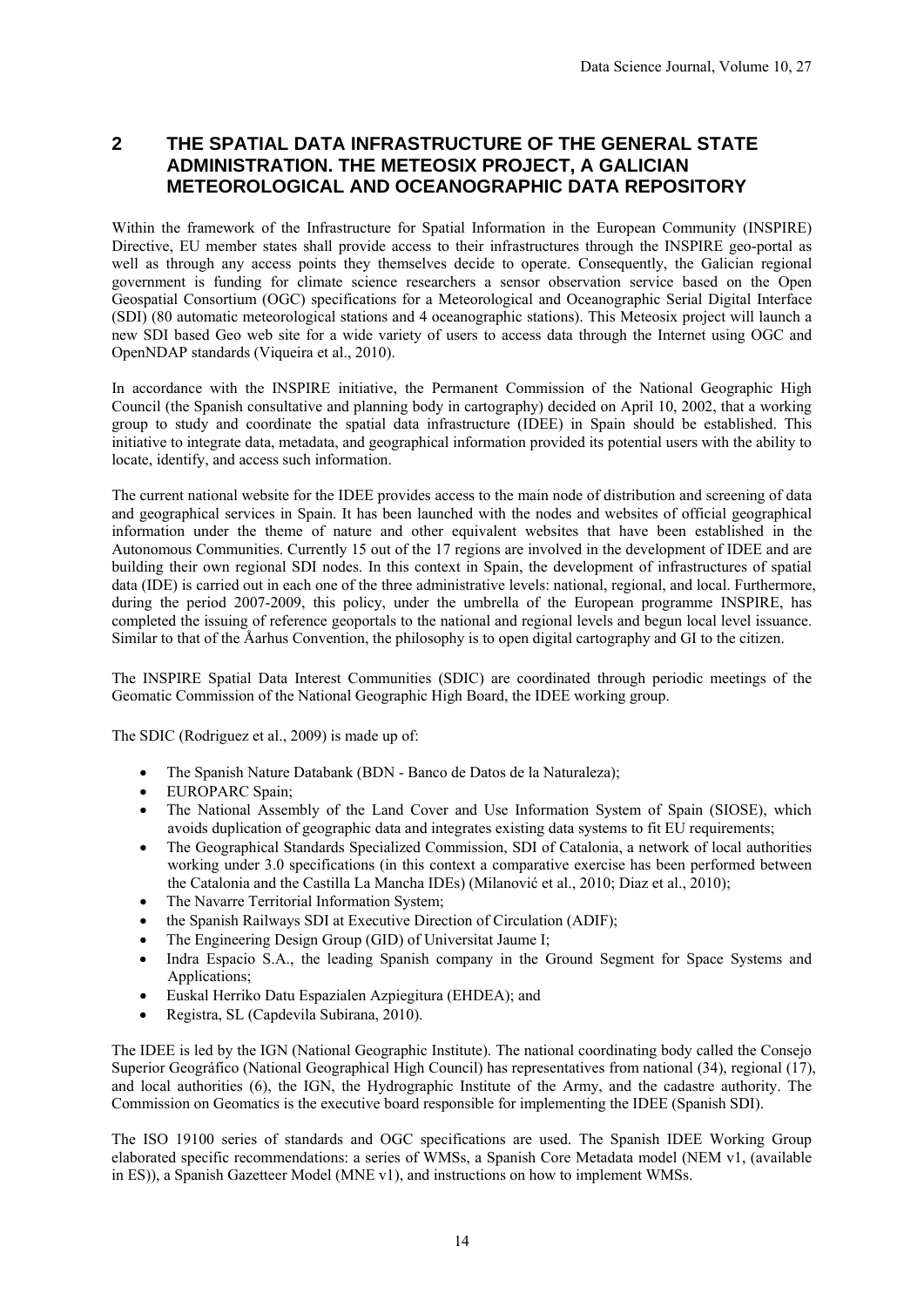WG IDEE organizes three meetings and one technical workshop each year. Since 2010 the technical workshop has evolved into an Iberian (Spain, Portugal, and Andorra) Congress on SDI (Mezcua-Rodriguez, 2009). (See also the ICACI Spanish report http://icaci.org/documents/national\_reports/2003-2007/NP\_Spain\_09.pdf and the public wiki of the Iberian and Latin-American Forum group of the Open Geospatial Consortium, http://external.opengeospatial.org/twiki\_public/bin/view/ILAFpublic/WebHome). As a consequence, a new geographical data law was approved in 2010 (LISIGE, 2010). This new policy, which supports the IGN data policy:

- Follows the INSPIRE Directive of 15 May, 2007:
- Establishes free access, free use, and free of charge (with no licensing needed) conditions for the localization of geographical data;
- Fixes accessibility for non commercial uses under conditions of free access, free of charge, and licensing needed with mention of origin and ownership, and
- Provides downloading by Internet, downloading off line, and direct internal use at companies in management systems to promote e-commerce.

Through article 15 of this 2010 law on GI Services in Spain (LISIGE, 2010; Potti Manjavacas et al., 2011), the geoportal IDEAGE integrates the GI data resources from diverse ministries, giving the URLs of WMS, WFS, WCS, and WPS services.

The Ministry of Science and Innovation provides SDI free access to data from the Spanish Council for Scientific Research (CSIC) and the Geological and Mining Institute of Spain (IGME).

#### CSIC offers:

- SigMayores a thematic SDI containing social resources for senior citizens in Spain,
- Anthos an information system on Spanish plants, and
- The Virtual Atlas of the Terrestrial Birds of Spain.

#### IGME offers:

- SIGECO a geological data download device for Spanish Cartography,
- SIAS which makes available and integrates Spanish hydrogeological data,
- WMS services, and
- The Spanish participation in eWater (river basin districts).

Currently, seismic data are not offered free of charge from this institution.

The Ministry of Environment and Rural and Marine Affairs collects data and offers them through a free-data model:

- BDB the Spanish Biodiversity Databank, which provides a WMS view,
- SIA a national water information system providing data to the EU,
- IDE-OSE the SDI system of the Observatory on Sustainability in Spain,
- IDE-Ebro the geographic data produced by the Ebro River Hydrographic Society,
- IDE-Duero the Duero River Basin Authority supplied data,
- IDE-CHG the Guadalquivir River District Infrastructure of Spatial Data,
- CHSIC viewer information systems of the Hydrographic Confederation of the Segura River, and
- SIGCHG the GIS viewer of the Guadiana River District.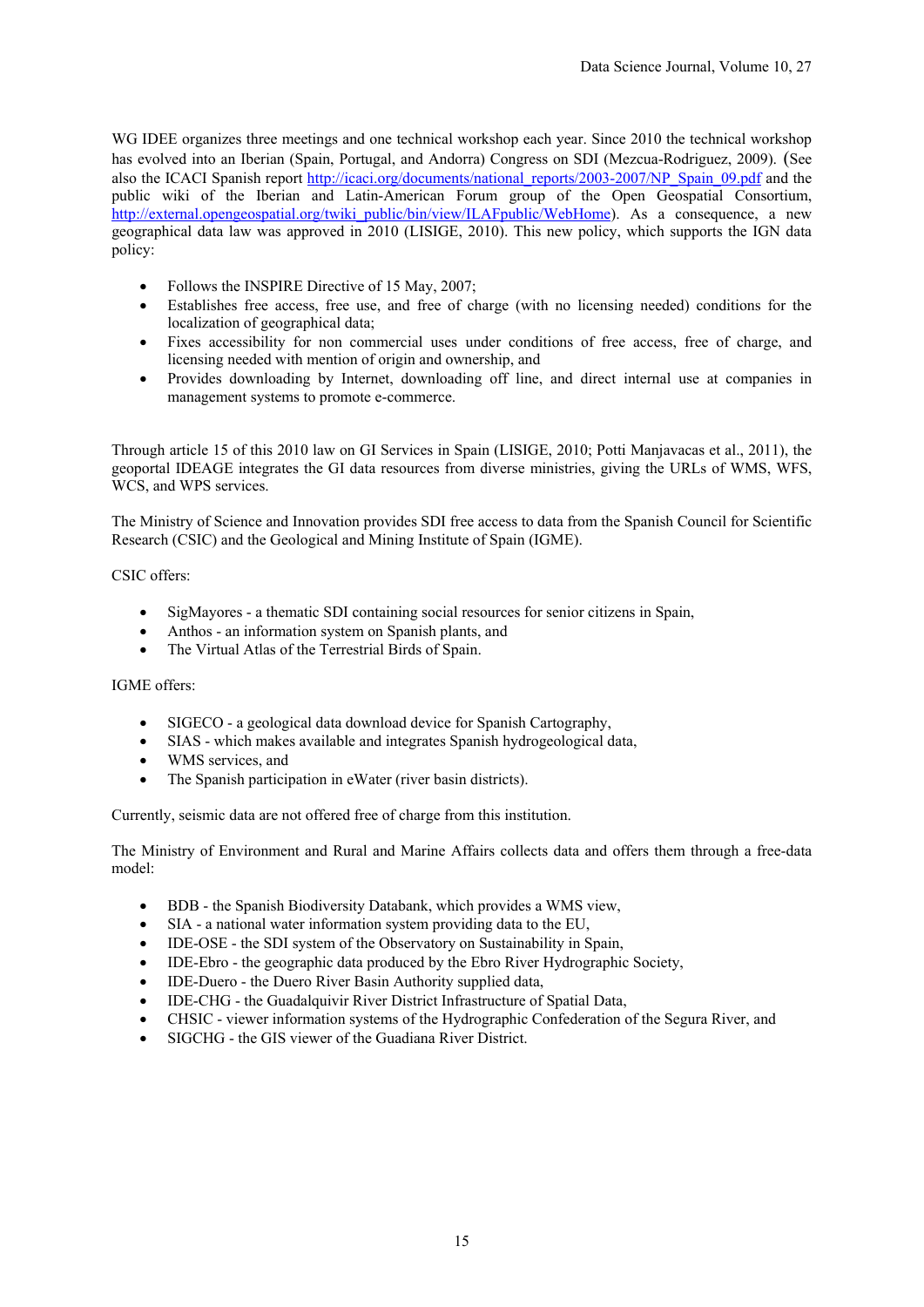## **3 THE SPANISH GBIF NODE**

The Global Biodiversity Information Facility (GBIF) in Spain promotes and practices a free-access model data policy and open source free-code software development. The GBIF Data Sharing Agreement is fully in accordance with the Spanish Participant Node. This data provider of free and open access biodiversity data includes records from 151 collections/databases, with a total of 7.306.019 records (http://www.gbif.org/). The log console offers a list of datasets in which the events (harvesting/processing/user/usage/other), log groups and levels, and start/end dates can be specified. A download of these logs follows. The results are grouped into a zip file, whose process time is 30 minutes (a "click the link to download your search results" is prepared, valid for the next 24 hours). The actual event logs can be easily imported into Excel or any other spreadsheet application for analysis. Data resource statistics are provided with the event log download screen. The text can be linked to an Access table that offers the scientific name, the collection code, and other identification fields.

Managed by CSIC, the data search engine (only in Spanish) integrates all the participating data systems. First, the data provider must be selected from a list of biological/botanical classification headings. Then, the taxonomical category and localization specifications are to be selected. Finally, other parameters are required, such as the total number of records to download, visualization conditions (Google Earth), and other personal parameters. Users are supported by tutorial videos, FAQs, and special services offered by the GBIF Spain Coordination Unit (in Spanish).

For structure, contents, and format data sharing standards, the Darwin Core is adopted (Pando, 2008). An evolved version of the 2005 joint CODATA and TDWG (Taxonomic Database Working Group) initiative supported by GBIF is also used. Both the software for the biological collection management and that for the projects management are built in Spain or fully translated into Spanish. Software for botanical and natural history collection programs are Herbar and Zoorbar (http://www.gbif.es/herbar/herbar\_in.php and http://www.gbif.es/zoorbar/zoorbar.php). A database application for biodiversity projects management is Bibmaster (Pando et al., 2004).

Two digitalizing software programs are available. From the Canary Islands government, DEMIURGE is a repository to allow fluid, creative use of all the genetic diversity knowledge contained in genotype matrices and other relevant ancillary information This was built by the Viera y Clavijo Botanical Garden CSIC associated unit (Caujapé-Castells et al., 2010). The open-source software Transformer*-3*, for the analysis of molecular population genetic data, was fully developed at the Botanical Garden and simple to download (Caujapé-Castells & Baccarini-Rosas, 2005). The information standard for the data matrices is also that specified by TDWG. In addition, the Vegetation Edition and Analysis Tools (VegAna), an integrated software package oriented towards the storage, management, and analysis of ecological data, is associated with the Catalonian Biodiversity Database.

Other Spanish language initiatives that this GBIF Node promotes are:

- invasIBER (a searchable database on alien species in Spain),
- SIVIM (a cartography of the Iberian corology).
- The Biodiversity Data Bank of the Valencian Region (18.056 species, 1.047.309 citations) (http://www.gbif.es/MasDatos\_in.php),
- The Biodiversity Data Bank of the Canary Islands (BIOTA),
- The repository IDBD Biodiversity Data Infrastructure of Navarra,
- The Atlas of the Flora of Aragón,
- The Galician Entomological Inventory, and
- The Flora of Cultivated Fields of Navarra.

# **4 THE ES-NGI SPANISH NATIONAL GRID INITIATIVE**

Grid technologies make it feasible to gain easy access to data accompanied by the requirement for improved security (confidentiality, traceability, integrity, etc.) while data repositories, distributed resource management, and scheduling are topics for the Iberian Grid Infrastructure (see the topics of interest of the 4th Iberian Grid Infrastructure Conference, Braga (Portugal) May 24-27, 2010) (Ibergrid, 2010). The Spanish National GRID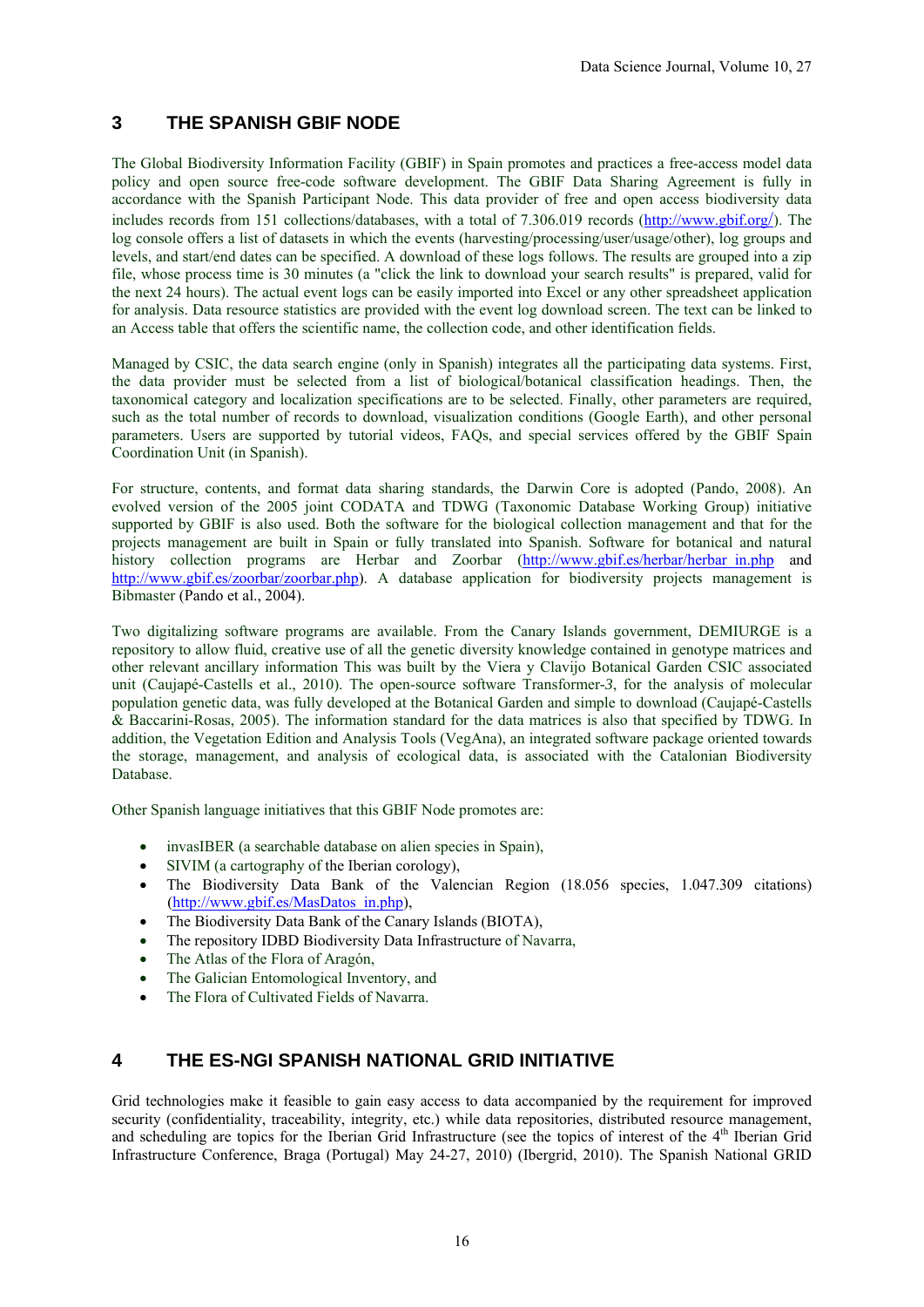Initiative (ES-NGI) is led by the Institute of Physics of Cantabria (IFCA) and enables access to computing resources from high energy physics to humanities. CSIC is involved although not on an open-access basis.

Data intensive applications with the ultimate goal of reducing the cost of hosting digital repositories on GRID infrastructures and developing applications to exploit them are managed inside ES-NGI by CETA-CIEMAT. Therefore, the European GRID Environment gLibrary/DRI platform Spanish participants CETA-CIEMAT and MAAT International (For a description of MAAT, see http://www.youtube.com/watch?v=GsmrL\_ebgMA) are involved in the European project neuGRID. DRI/Mammogrid is the Digital Repositories Infrastructure application that offers a diagnosis support system (DSS) and data federation to support collaborative breast cancer research. A second case of DRI use is the digital repository of the historical archive of Trujillo (Virtual community access only with certificate, http://www.e-ciencia.es/wiki/index.php/Ahtrujillo).

Other ES-NGI repositories available without the usual virtual organization authentication requirement are:

- The Mercurial Grid Configuration Repository of Operation Tools, and
- The Virtual Machines Storage (Réplicas).

Additional Spanish Grid applications in bioinformatics, e-learning, and life and Earth sciences created for online data storage are available from the GISELA (Grid Initiatives for e-Science virtual communities in Europe and Latin America) (Marechal, 2011).

# **5 PIC, THE SCIENTIFIC INFORMATION PORT DATA STORE**

The Spanish Grid for Particle Physics is a tier-1 data centre (PIC, Port d'Informació Científica, Scientific Information Port) that receives all recorded collision events sent from the two proton beams in the LHC at CERN. PIC supports scientific groups working on projects that require strong computing resources for storage and analysis of massive sets of distributed data. The PIC data centre is housed in the Universitat Autònoma de Barcelona. Beyond storage, PIC processes these data to generate calibrated and filtered data that are provided to the seven research institutions (CIEMAT, IFAE, IFCA, IFIC, UAM, UB, and USC) that constitute the Spanish contribution to the LHC Computing Grid (LCG). The data centre, other than just supporting the Spanish particle physics community, has made its computing resources available to the biosciences and Earth sciences communities.

PICNIC is the technological platform of the Medical NeuroImaging Group at PIC that facilitates access to the medical research data of clinicians and the post-processing of magnetic resonance data with free software to download.

MAGIC.PIC is the datacenter for the MAGIC-II experiment designed to study the universe and discover new Gamma-ray sources in the energy range from 50 GeV to 5 TeV, with the largest Cherenkov detectors in the world (located on the Canary Island, La Palma).These data are accessible to all collaboration members through the PIC web site.

#### **6 THE DATA INITIATIVE IN MATERIALS AND MOLECULAR ENGINEERING (IMEM)**

A national data resource for materials science has resulted from new computational approaches to provide access to potential energy surfaces of (bio) polymers with a disordered structure. This is NCAD, the Non-Coded Amino Acids Database, a computing resource that has been made freely available. All the data of nonproteinogenic amino acids crucial to control the peptide chains have been assembled and coherently organized in this open access database. The intrinsic conformational preferences of these residues (previously scattered among publications and patents), determined by quantum mechanical calculations, are offered together with the relevant bibliographical information. NCAD was built at the Center for Research in Nano-Engineering (Technical University of Catalonia).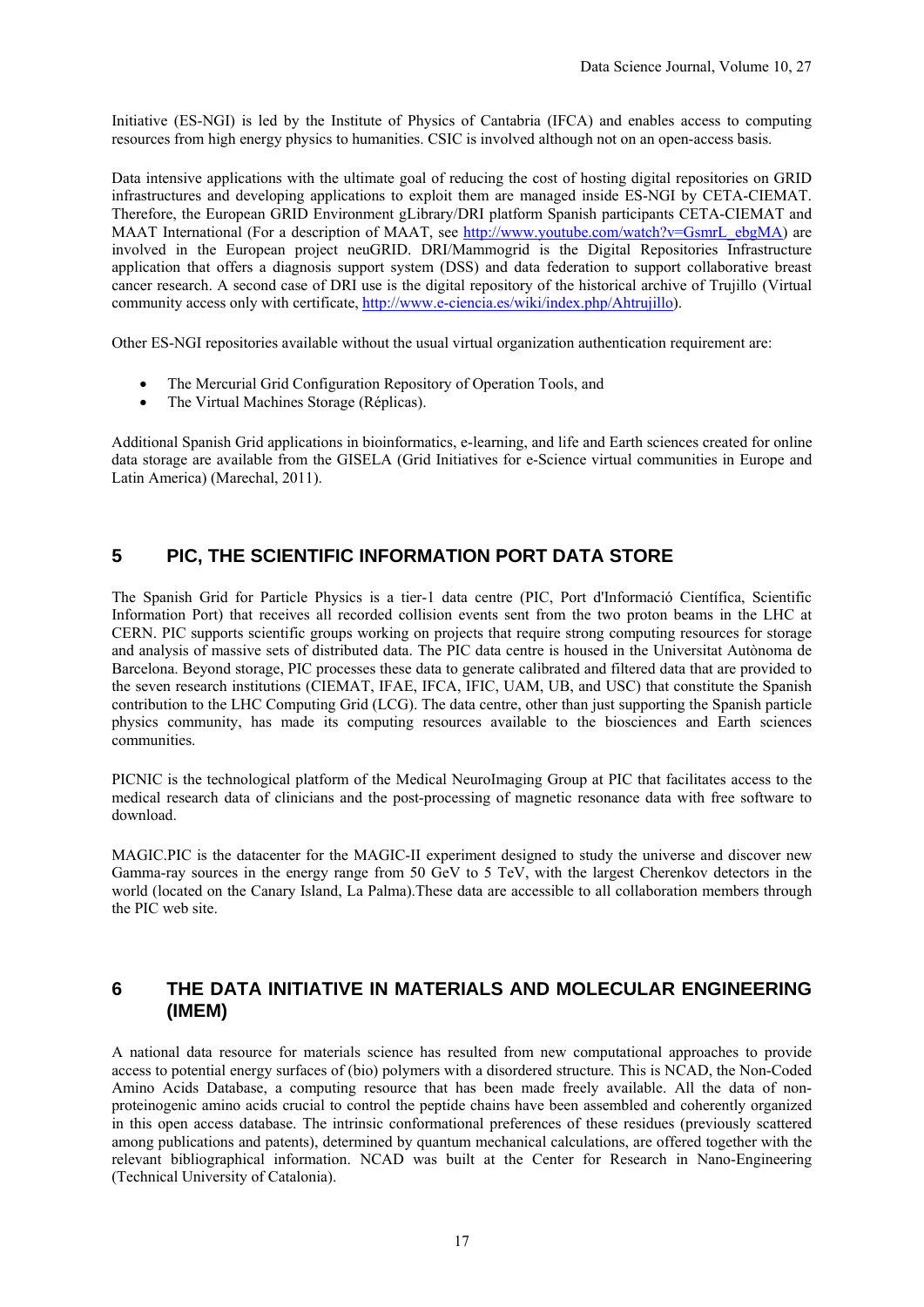# **7 ASTRONOMICAL ARCHIVES**

TAPAS - Telescope Archive for Public Access System – is an open data archive for the IRAM (Grenoble)/ IAA-CSIC 30m antenna, near Pico Veleta, at Sierra Nevada, Granada (Santander Vela, 2009). It contains more than 200 header variable data for each observational scan, taken between the end of September 2009 and the present. ALMACEN is the IRAM data archive for the 30-m telescope observations taken between 1989 and 2006. AMIGA is a multi wavelength database for a refinement of the pioneering Catalogue of Isolated Galaxies (CIG catalogue, characterizing 1050 galaxies); the data are public and harvested in CSIC (Granada). In TAPAS, CODATA standards are explicitly considered concerning the public release of radioastronomical data.

The Data Archive Unit inside the Villafranca Satellite Tracking Station maintains and develops data archives for the ground-based telescopes (GTC) and space missions (INES, OMC, CoRot). The DSS-63 data archive includes the observations in K-band (18-26 GHz) of the DSS-63 antenna (Deep Space Station of NASA in Madrid) taken during 2006. The data archives of INES (IUE Newly Extracted Spectra), the first space observatory ever launched (INTA, 2000), which ended its 20 year mission in 1996, have been on the Internet since 1998. Its principal centre is operated by LAEFF. Also freely available are the 541802 objects (gamma-ray sources observed from 2002 by the INTEGRAL ESA mission) found in the Optical Monitoring Camera (OMC) Archive. CoRot is the Ground-Based Seismology Programme Archive, which offers public access to the data that are physically stored at IAS (Paris). The GAUDI open repository, a preparatory archive for the COROT mission, contains data and more than 1500 objects gathered since January 1998 in 6 years of observational campaigns.

AXIS public data are available from the Canary Islands IFCA (an XMM-Newton SSC). It contains 319 unique X-ray sources, optically identified to a certain level above 90% by the satellite.

PVOL (Basque Country University) provides a large database containing observations of Jupiter, Saturn, Uranus, and Neptune from the year 2000 onwards contributed by amateur astronomers. It also offers access to IOPW images.

# **8 THE DATA LIBRARY OF THE FUNDACIÓN JUÁN MARCH**

The Center for Advanced Study in the Social Sciences (CEACS) provides integrated access to an extensive data collection for research and teaching. Due to data license restrictions, however, access to most of the datasets is limited to members of CEACS. Nevertheless, to aid their researchers in the curation and sharing of their data, the data librarian has elaborated a Harvard Dataverse data repository. This is a virtual archive in the Harvard Dataverse Network that enables access to everyone signing a licensing agreement (with consent of the researcher).

### **9 METEOROLOGICAL AUTHORITY DATA POLICY**

The State Meteorological Agency (AEMET) in collaboration with CSIC offers, in the framework of the National warning system of African air mass intrusions, an open data device for the period 2004 onwards. Iberonesia is a Network of Brewer Spectroradiometers covering the North Macaronesian and the Iberian Peninsula area. The agency freely offers the calibrations of brewer spectrophotometers for total ozone observations data on the Internet. Additionally, AEMET has an open data policy in accordance with EU directives, thus providing access to the observational and historical data series.

## **10 NATIONAL CENTER FOR CANCER RESEARCH DATA REPOSITORIES**

CARGO, Cancer and Related Genes Online, is a system that presents a list of human cancer genes. As a free service, it facilitates, integrates, and visualizes results from Internet resources, independently of their native access methods. 43,000 unique structures as well as experimental data from more than 350 different biological assays are available in a common chemical and biological repository (CCBR), designed by the drug discovery programs of CNIO (Urbano-Cuadrado et al., 2010). An integral web application (WACBIP) permits querying CCBR. A repository of cDNA clone libraries for human and mouse species is a main goal for the Genomics Unit at CNIO.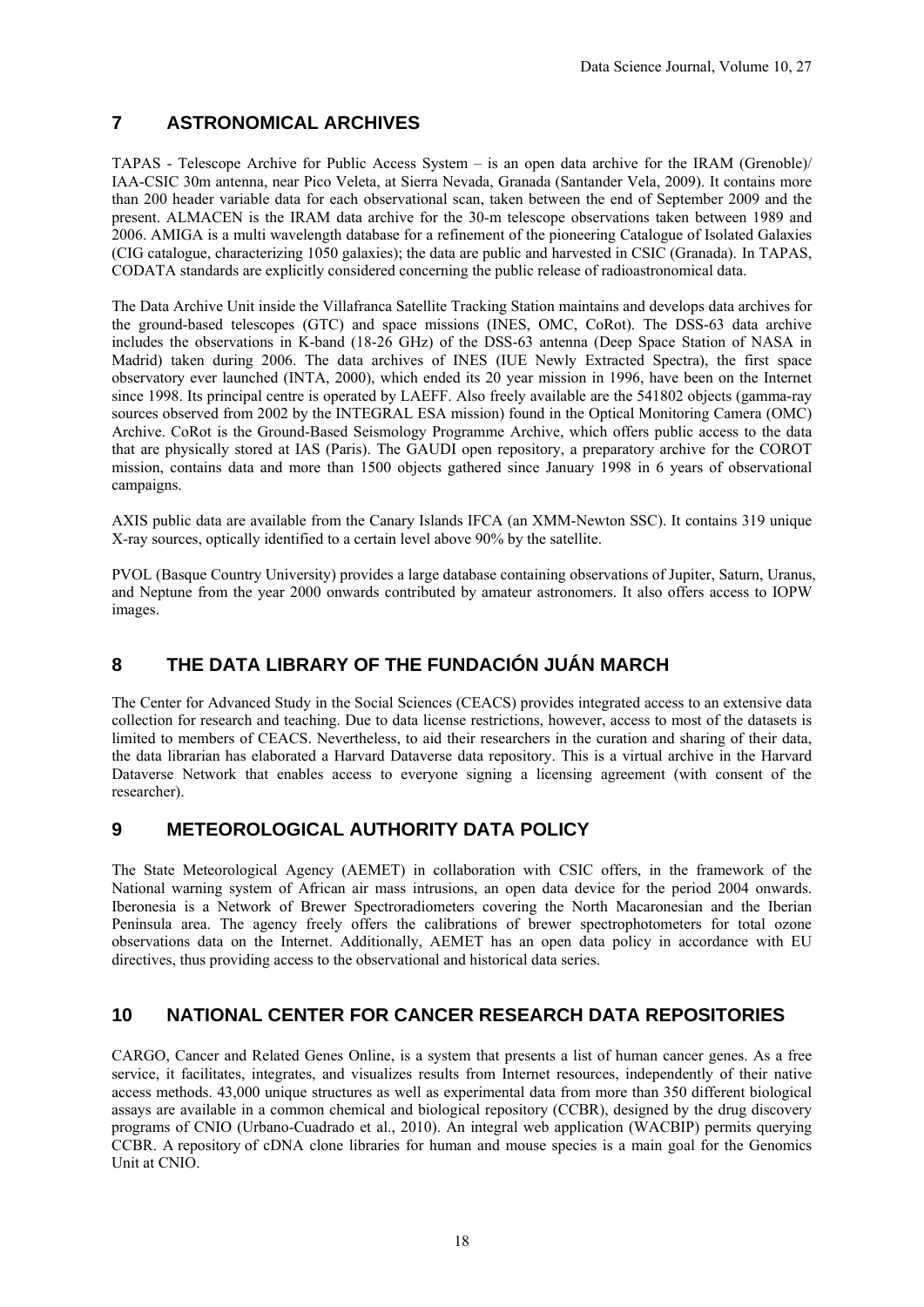## **11 CONCLUSION**

In Spain, public funding of free access to research data has been largely updated by recent legislation. After 2010, geographical data will be published by the public administration under standard services, LISIGE. LISIGE establishes that access for the discovery and viewing of data should be without restrictions and free of charge. Free data download services have recently been proliferating. Also the availability of these data has been improved by providing a central geo-portal on the Internet.

A consensus of opinion at the Spanish National Research Council CSIC considers the Spanish GBIF node to be an important achievement in terms of open data. The work leading up to the biodiversity data sharing practices is seen as advancing international co-operation, and Spain hosted the 2010 European GBIF Nodes Meeting.

The Spanish Grid Initiative shows a consolidated scientific community panorama. e-Science virtual communities close to Latin-America are noted in this Iberian infrastructure. The Spanish Grid for particle physics stores the data distributed by CERN and also makes medical research data easy to access. From a nanoengineering research centre, a non-coded amino acids database has been made freely available. A partially open social science data repository from a private advanced studies institute has been released as well.

Data archives from the astronomical community are constantly being updated and launched. Antennas, missions, and space aircraft units are monitored to be accessed as open repositories. The meteorological authority has a defined open data policy. Finally, diverse repositories are available for cancer research from CNIO.

# **12 REFERENCES**

Capdevila Subirana, J. (2010) *Inspire. Member State Report: España, 2009*. Retrieved October 7, 2010, from the World Wide Web: http://www.idee.es/SeguimientoINSPIRE/2009/100720\_Report\_INSPIRE\_2009\_Spain\_v2.pdf

Caujapé-Castells, J. & Baccarani-Rosas, M. (2005) Transformer-3: a program for the analysis of molecular

population genetic data. Jardín Botánico Canario "Viera y Clavijo"-Unidad Asociada GBIF & EXEGEN Software, Las Palmas de Gran Canaria, Spain. Retrieved December 10, 2010, from the World Wide Web: http://www.demiurge-project.org/downloadt3

Caujapé-Castells, J., Sabbagh, I., Medina, D.A., Toledo, J., Ramírez-Pérez, F., Castellano, J.J., Ramos, R., Quintana-Trujillo, F.M., Henríquez, V., Rodríguez, J.F., & Bethencourt, C. (2010) DEMIURGE: an enhancer of knowledge on biodiversity's genetic diversity following GBIF standards of data interchange and structure, Las Palmas de Gran Canaria, Spain. Retrieved December 10, 2010, from the World Wide Web: http://www.demiurge-project.org/

Diaz, P., Masó, J., & Guimet, J. (2010) Comparative Quality Assessment of Metadata. Two Regional SDI case studies. *INSPIRE conference 2010, 23-25 June,* Cracow, Poland. Retrieved November 25, 2010, from the World Wide Web:

http://www.creaf.uab.es/MiraMon/publicat/oral\_p/inspire2010/Comparative\_Quality\_Assesment\_of\_Metadata.p df

Ibergrid (2010) *4th Iberian grid infrastructure conference*, Universidade do Minho, Braga, Portugal. Retrieved December 3, 2010, from the World Wide Web: http://ibergrid.eu/2010/IBERGRID\_Agenda.pdf

INTA (2000) *INES, the IUE Archives delivered to the World Scientific Community. An advanced data archive and distribution system for astrophysics*, Noordwijk, The Netherlands: ESA. Retrieved January 2, 2011, from the World Wide Web: http://sdc.laeff.inta.es/ines/Ines\_PCentre/ines.pdf

LISIGE (2010) Ley 14/2010, de 5 Julio, sobre las Infraestructuras y los Servicios de Información Geográfica en España (in English). Retrieved September 5, 2010 from the World Wide Web: http://www.idee.es/resources/leyes/20100706\_LISIGE\_en.pdf

Marechal, B. (2011) GISELA - Building the future of e-Science in Latin America. *ISGC'2011 Academia Sinica, 21-23 Mar. 2011*, Taipei, Taiwan. Retrieved September 21, 2011 from the World Wide Web: http://documents.gisela-grid.eu/record/160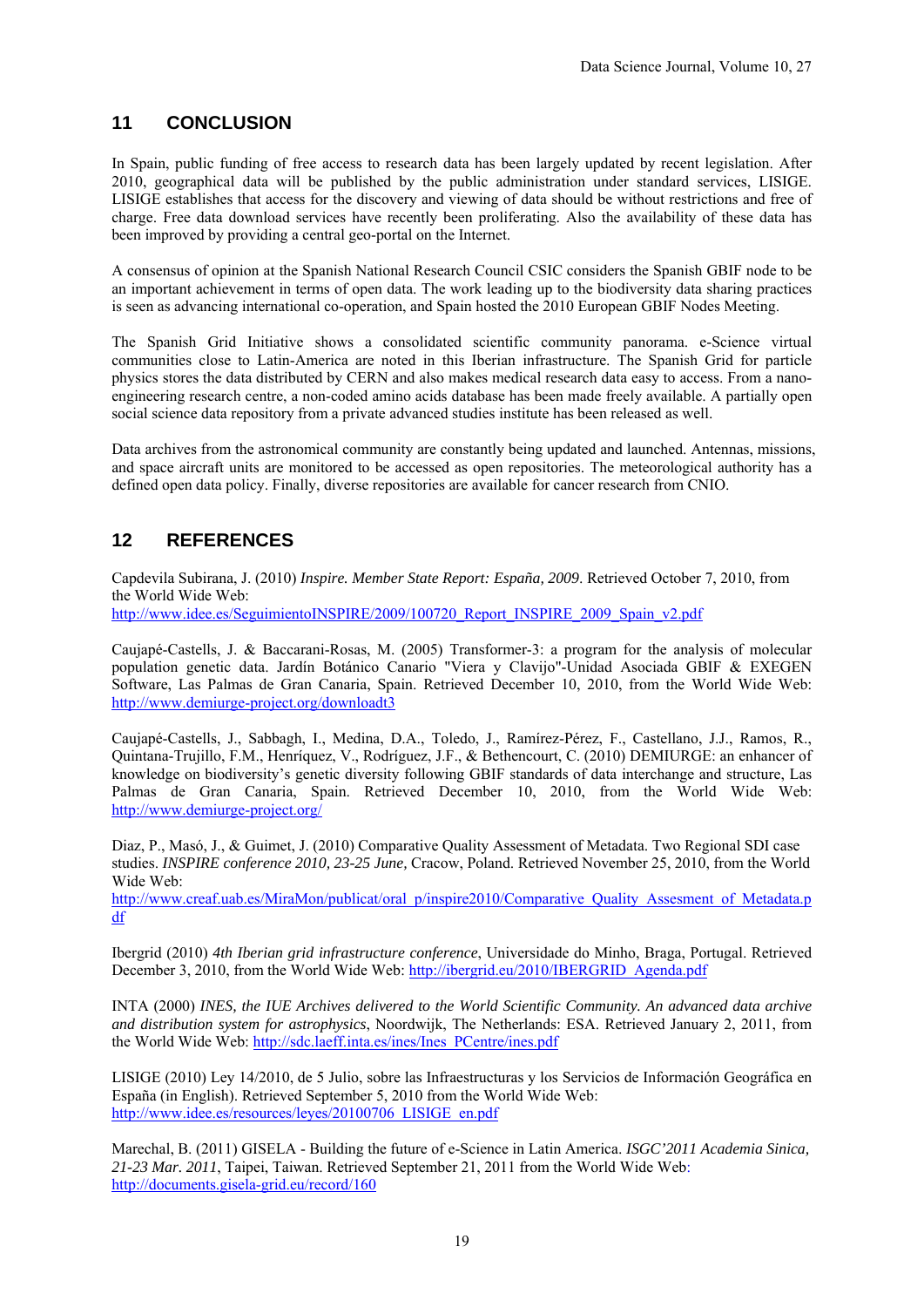Mezcua-Rodriguez, J. (2009) The Spatial Data Infrastructure of Spain as an example of success in Europe. *United Nations Economic and Social Council. Ninth United Nations Regional Cartographic Conference for the Americas, 10-14 August 2009*, New York. Retrieved July 5, 2010, from the World Wide Web: http://unstats.un.org/unsd/ggim/RCC/docs/rcca9/ip/9th\_UNRCCA\_econf.99\_IP16.pdf

Milanović, A., Guimet, J., Rodellas, E., & Bolívar, M.A. (2010) Interorganizational Geo-Synchronization Using Open Geospatial Consortium's (OGC) Technologies to Share and Harmonize Data in Catalonia. *INSPIRE conference 2010, 23-25 June,* Cracow, Poland*.* Retrieved November 25, 2010, from the World Wide Web: http://www.geoportal-idec.cat/geoportal/cat/documents/articles/Ponencia\_INSPIRE\_2010.pdf

Pando, F., Gaztelu, J., Rodríguez Vega, D., Pérez Pérez, R., Herrero Nieto, A., & González Talaván, A. (2004) BIBMASTER (version 2.8): A database application for Biodiversity Projects: taxa-level information, nomenclature, literature and specimen management. Retrieved December 10, 2010, from the World Wide Web: http://www.gbif.es/bibmaster/bibmaster\_in.php

Pando, F. (2008) *3rd GBIF Workshop on Georeferencing Biodiversity Databases,* Royal Botanical Garden, Madrid, Spain. Retrieved December 10, 2010, from the World Wide Web: http://www.gbif.es/formaciondetalles.php?IDForm=39#prog

Potti Manjavacas, H., Juanatey Aguilera, M., & Abad Power, P. (2011) La LISIGE y el SIG libre. *V Jornadas de SIG Libre. 23-25 March 2011*, Girona, Spain. Retrieved November 25, 2010, from the World Wide Web: http://www.sigte.udg.edu/jornadassiglibre/uploads/articulos/art38.pdf

Rodriguez, A., Abad, P., Alonso, J.A., Sánchez, A., Gonzalez, C., Mas, S., Diez, E., Soteres, C., & Potti, H. (2009) Data and Services Availability in Spanish NSDI. *GSDI 11 World Conference. Spatial Data Infrastructure Convergence: Building SDI Bridges to address Global Challenges 15-19 June 2009*, Rotterdam, The Netherlands. Retrieved November 25, 2010, from the World Wide Web: http://www.gsdi.org/gsdiconf/gsdi11/papers/pdf/161.pdf

Santander Vela, J. de D. (2009) *Integration of tools and radioastronomical archives in the VO architecture*, PhD thesis, Universidad de Granada, Granada, Spain. Retrieved November 25, 2010, from the World Wide Web: http://amiga.iaa.es/FCKeditor/UserFiles/File/radiovo-thesis.pdf

Urbano-Cuadrado, M., Rabal, O, & Oyarzabal, J. (2010) Centralizing discovery information: from logistics to knowledge at a public organization. *Combinatorial chemistry & high throughput screen*, 14(6), 429-449.

Viqueira, J.R.R., Varela, J., Triñanes, J., & Cotos, J.M. (2010) A Sensor Observation Service Based on OGC Specifications for a Meteorological SDI in Galicia. In Trujillo, J., Dobbie, G., Kangassalo, H.;, Hartmann, S., Kirchberg, M., Rossi, M., Reinhartz-Berger, I., Zimányi, E., & Frasincar, F. (Eds.), *Proceedings of the 2010 international conference on Advances in Conceptual Modeling – Applications and Challenges*. Berlin, Springer.

# **13 APPENDIX**

Below is provided the list of Spanish open research data repositories and data systems that were used in this article (as they were on the Internet January 2011).

| <b>Acronyms</b> | Spanish Open Research Data Repositories & Data Systems (URL)        |
|-----------------|---------------------------------------------------------------------|
| <b>SDI</b>      |                                                                     |
| <b>ADIF</b>     | http://inspire.jrc.ec.europa.eu/index.cfm/pageid/42/list/7/id/37804 |
| Anthos          | http://www.anthos.es/                                               |
| Aves            | http://www.vertebradosibericos.org/aves/atlas/presentacion.html     |
| <b>BDB</b>      | http://servicios2.marm.es/WmsViewer/html/default.htm                |
| <b>BDN</b>      | http://www.gbif.es/MasDatos in.php                                  |
| <b>BTA</b>      | http://www.csg-cnc.es/web/cnccontent/docs/bta/BTAv10.zip            |
| <b>CHSIC</b>    | http://www.chsegura.es/chsic/servlet/es.mma.chs.MVCServlet?action=  |
|                 | generate&sid=generate⟨=en&predefined=llamadapublico&ancho           |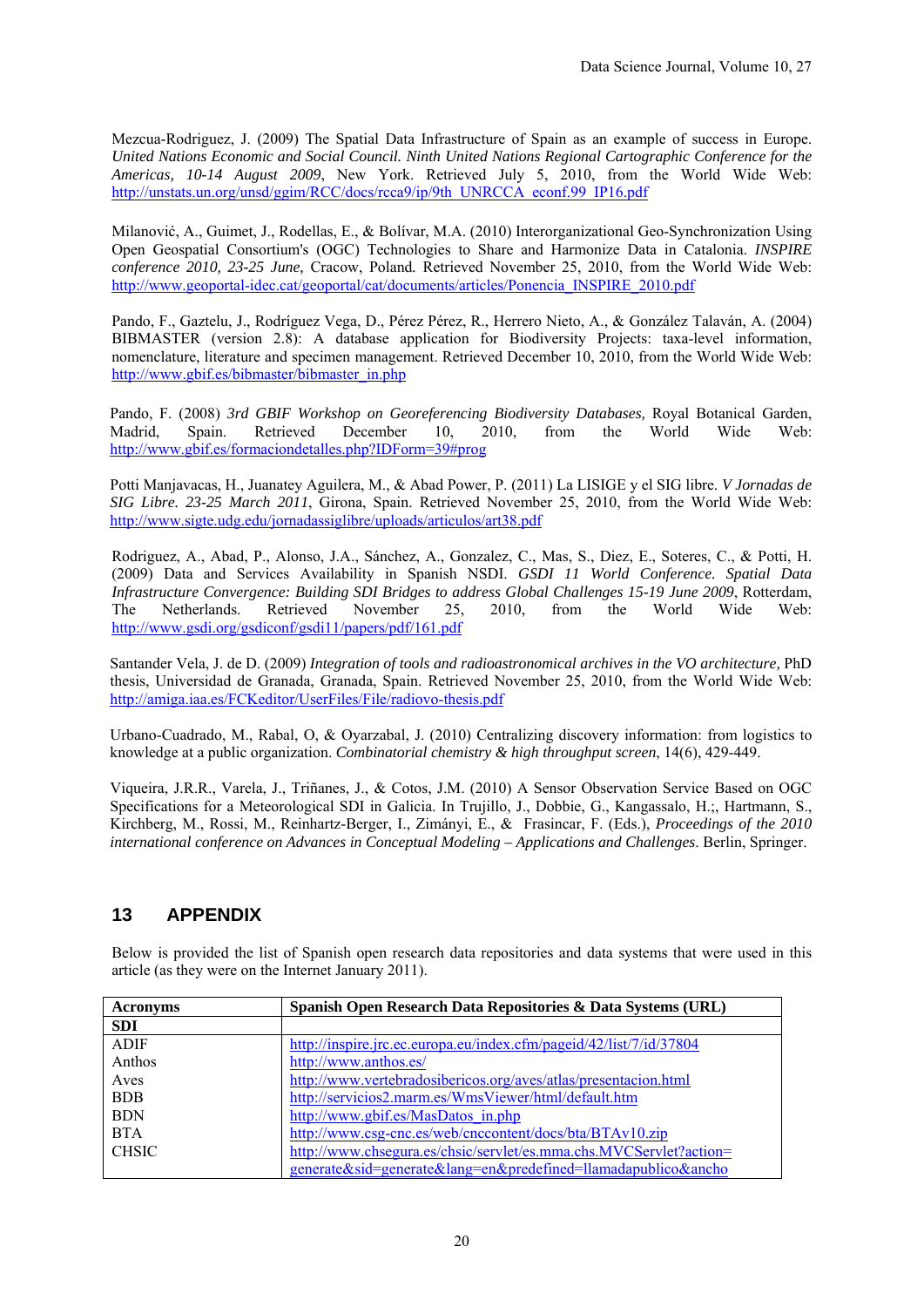|                               | $=1200$ &alto=692                                                                   |
|-------------------------------|-------------------------------------------------------------------------------------|
| CSG-CNC                       | http://www.csg-cnc.es/web/cnccontent/en/index.html                                  |
| <b>EHDEA</b>                  | http://inspire.jrc.ec.europa.eu/index.cfm/pageid/42/list/7/id/9711                  |
| <b>EUROPARC</b>               | http://opengis.uab.es/wms/europarc/                                                 |
| GID-Jaume I                   | http://inspire.jrc.ec.europa.eu/index.cfm/pageid/42/list/7/id/31173                 |
| <b>IDE-CHG</b>                | http://idechg.chguadalquivir.es/geoportal/en/                                       |
| IDE-Ebro                      | http://ide-ebro.chebro.es/gazetteer/indexLayout.jsp?PAGELANGUAGE=en                 |
| <b>IDE-Duero</b>              | http://www.mirame.chduero.es/DMADuero_09/index.faces                                |
| <b>IDE-OSE</b>                | http://www.sostenibilidad-es.org/es/actividades/infraestructura-de-datos-           |
|                               | espaciales-del-ose-ide-ose                                                          |
| <b>IDEAGE</b>                 | http://www.ideage.es/web/portal/ideage                                              |
| <b>IDEC</b>                   | http://www.geoportal-idec.cat/geoportal/eng/prg/                                    |
| <b>IDEE</b>                   | http://www.idee.es/show.do?to=pideep_pidee.EN                                       |
| <b>IDEE</b> Executive Board   | http://www.fomento.es/MFOM/LANG_CASTELLANO/ORGANOS_COLE                             |
|                               | GIADOS/CSG/Comisiones/comisi geomatica.htm?lang=en                                  |
| <b>IDEE</b> Recommendations   | http://www.idee.es/show.do?to=pideep_recomendaciones.EN                             |
| <b>IDEE Workgroups</b>        | http://www.idee.es/show.do?to=pideep_subgrupo_trabajo.EN                            |
| <b>IGN</b>                    | http://www.idee.es/show.do?to=pideep_grupo.EN                                       |
| Indra                         | http://inspire.jrc.ec.europa.eu/index.cfm/pageid/42/list/7/id/2129                  |
|                               | http://inspire.jrc.ec.europa.eu/index.cfm/pageid/42/list/7/id/2190                  |
| Registra SL                   |                                                                                     |
| <b>SIA</b>                    | http://servicios2.marm.es/sia/visualizacion/descargas/series.jsp                    |
| <b>SIAS</b>                   | http://www.igme.es/internet/ServiciosMapas/siasweb/sias_general.htm                 |
| <b>SIGCHG</b>                 | http://www.chguadiana.es/consultas/sigchgweb/SIGCHGWEB pub.jsp                      |
| <b>SIGECO</b>                 | http://cuarzo.igme.es/sigeco/Default.aspx                                           |
| SigMayores                    | http://www.sigmayores.csic.es                                                       |
| <b>SIOSE</b>                  | http://www.siose.es                                                                 |
| <b>SITNA</b>                  | http://sitna.navarra.es/navegar/?lang=en                                            |
| <b>SITOPO</b>                 | http://cuarzo.igme.es/sitopo                                                        |
| <b>GBIF</b>                   |                                                                                     |
| <b>AEGA</b>                   | http://www.aegaweb.com/inventario/index.htm                                         |
|                               |                                                                                     |
|                               |                                                                                     |
| <b>BDBC</b><br><b>BDD</b>     | http://biodiver.bio.ub.es/biocat/homepage.html                                      |
|                               | http://bdb.cma.gva.es                                                               |
| <b>BIOTA</b>                  | http://www.gobiernodecanarias.org/cmayot/medioambiente/biodiversidad/ce             |
|                               | plam/bancodatos/biotaterrestre/Atlantis.jsp                                         |
| <b>DEMIURGE</b>               | http://www.demiurge-project.org/                                                    |
| <b>FLORAGON</b>               | http://www.ipe.csic.es/floragon/index.php                                           |
| GBIF-Spain                    | http://data.gbif.org/datasets/provider/57                                           |
| GBIF-Spain Data Portal        | http://taray.csic.es:8080/pres/PresentationServlet?action=home                      |
| <b>IDENA</b>                  | http://idena.navarra.es/busquedas/catalog/search/search.page                        |
| invasIBER                     | http://invasiber.org/cerca.php                                                      |
| <b>SIVI</b>                   | http://www.sivim.info/sivi/                                                         |
| VegAna                        | http://biodiver.bio.ub.es/vegana/index.html                                         |
| <b>GRID</b>                   |                                                                                     |
| DRI/Mammogrid                 | http://applications.gisela-grid.eu/application details.php?l=20&ID=32               |
| Gisela                        | http://applications.gisela-grid.eu/app_list.php?l=20                                |
| Grid CSIC                     | http://www.grid.csic.es                                                             |
| Mercurial                     | http://devel.ifca.es/hg/                                                            |
| Réplicas                      | http://sunsite.rediris.es/replicas.php                                              |
|                               |                                                                                     |
| <b>PIC</b><br><b>MAGIC</b>    |                                                                                     |
|                               | http://magic.pic.es/                                                                |
| <b>PICNIC</b>                 | https://neuroweb01.pic.es                                                           |
| <b>IMEM</b>                   |                                                                                     |
| <b>NCAD</b>                   | http://recerca.upc.edu/imem/DATABASE/Install NCADEXE.zip                            |
| <b>ASTRONOMY</b>              |                                                                                     |
| almacén                       | http://www.iram.es/IRAMES/dataarchive/init.html                                     |
| <b>AMIGA</b>                  | http://amiga.iaa.csic.es/DATABASE/Masterswitch.php?body=byname                      |
| <b>AXIS</b>                   | http://venus.ifca.unican.es/~xray/AXIS/publicdata/                                  |
| CoRot                         | http://sdc.cab.inta-csic.es/corotfa/jsp/frontpage.jsp                               |
| <b>DSS-63</b><br><b>GAUDI</b> | http://sdc.cab.inta-csic.es/robledo/index.jsp<br>http://sdc.cab.inta-csic.es/gaudi/ |